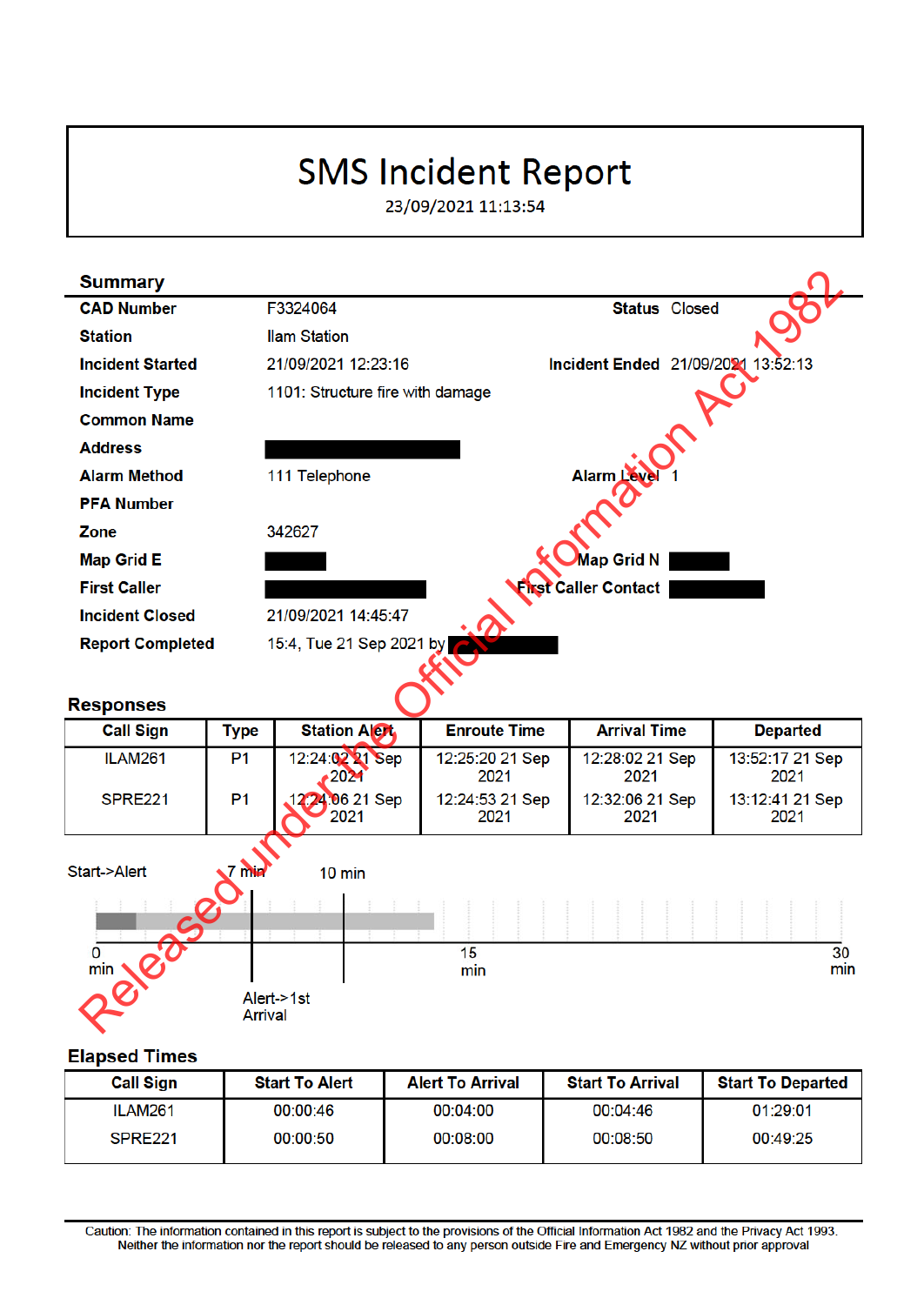### **Message Log**

| <b>Time</b> | <b>Message</b>                                                                             |
|-------------|--------------------------------------------------------------------------------------------|
| 12:23:52    | https://web.pcl.govt.nz/?ecn                                                               |
| 12:23:52    | INC INFO: HOUSE FIRE                                                                       |
| 12:23:54    | ** LOI search completed at 21/09/21 12:23:53                                               |
| 12:23:57    | ** Recommended unit ILAM261 for requirement PUMP (>1.0 km)<br>** Recommended unit          |
| 12:23:57    | <b>1981</b><br>SPRE221 for requirement PUMP (>3.8 km)                                      |
| 12:23:59    | PA Selcal used to Initiate Alerting. (ILAM261 at 3426 ILAM 193261)                         |
| 12:23:59    | PA Selcal used to Initiate Alerting. (SPRE221 at 3422 SPREYDON 192221)                     |
| 12:24:03    | ALERTING_COMPLETED ILAM261                                                                 |
| 12:24:04    | FIRE IS IN KITCHEN                                                                         |
| 12:24:06    | ALERTING COMPLETED SPRE221                                                                 |
| 12:24:19    | $***$                                                                                      |
| 12:24:25    | imported A<br>NO COLD/FLU SYMPTOMS                                                         |
| 12:24:31    | ALL PERSONS OUT                                                                            |
| 12:24:53    | Unit SPRE221   K1 : PROCEEDING TO INCIDENT                                                 |
| 12:25:20    | Unit ILAM261   K1 : PROCEEDING TO INCIDENT]                                                |
| 12:26:54    | Unit ILAM261 [COMCEN COM : MESSAGE] FURTHER INFO PASSED (COPY)                             |
| 12:28:03    | Unit ILAM261 [K88 : PROPERTY FIRE APPARENTLY SMALL]                                        |
| 12:31:08    | Unit ILAM261 [ KC : UNIT CALLING]                                                          |
| 12:31:43    | Unit ILAM261 [SITREP : ] SO<br>ONE KITCHEN FIRE 2 BA AND ONE HPD IN USE                    |
| 12:32:06    | Unit SPRE221 [K2 : IN ATTENDANCE AT INCIDENT]                                              |
| 12:50:37    | Unit ILAM261 [ KOX UNIT CALLING]                                                           |
| 12:51:35    | Unit ILAM261 [SITREP : ] DAMPENING DOWN 4 BA, 2 HPD, TIC, PPV IN USE                       |
| 13:11:12    | Alarm Timer Extended: 0                                                                    |
| 13:12:26    | Unit SPRE221 [KC : UNIT CALLING]                                                           |
| 13:12:42    | Unit SPRE221 [K10: RE-COMMISSIONING APPLIANCE]                                             |
| 13:50:28    | Unit ILAM261   KC : UNIT CALLING]                                                          |
| 13:52:13    | Unit ILAM261   K47 : STOP MESSAGE: MESSAGE UNCHANGED FROM SITREP] SCENE<br><b>LEFT WIT</b> |
| 13:52:13    | H PROPERTY OWNER AND TENANT                                                                |
|             | Unit ILAM261 [K10 : RE-COMMISSIONING APPLIANCE]                                            |
|             | ** Assigned Result Code: STRU, Detailed Event Type: 1100                                   |

#### **Incident**

**CAD Number** F3324064

**Incident Reporter**

**Incident Controller**

Caution: The information contained in this report is subject to the provisions of the Official Information Act 1982 and the Privacy Act 1993. Neither the information nor the report should be released to any person outside Fire and Emergency NZ without prior approval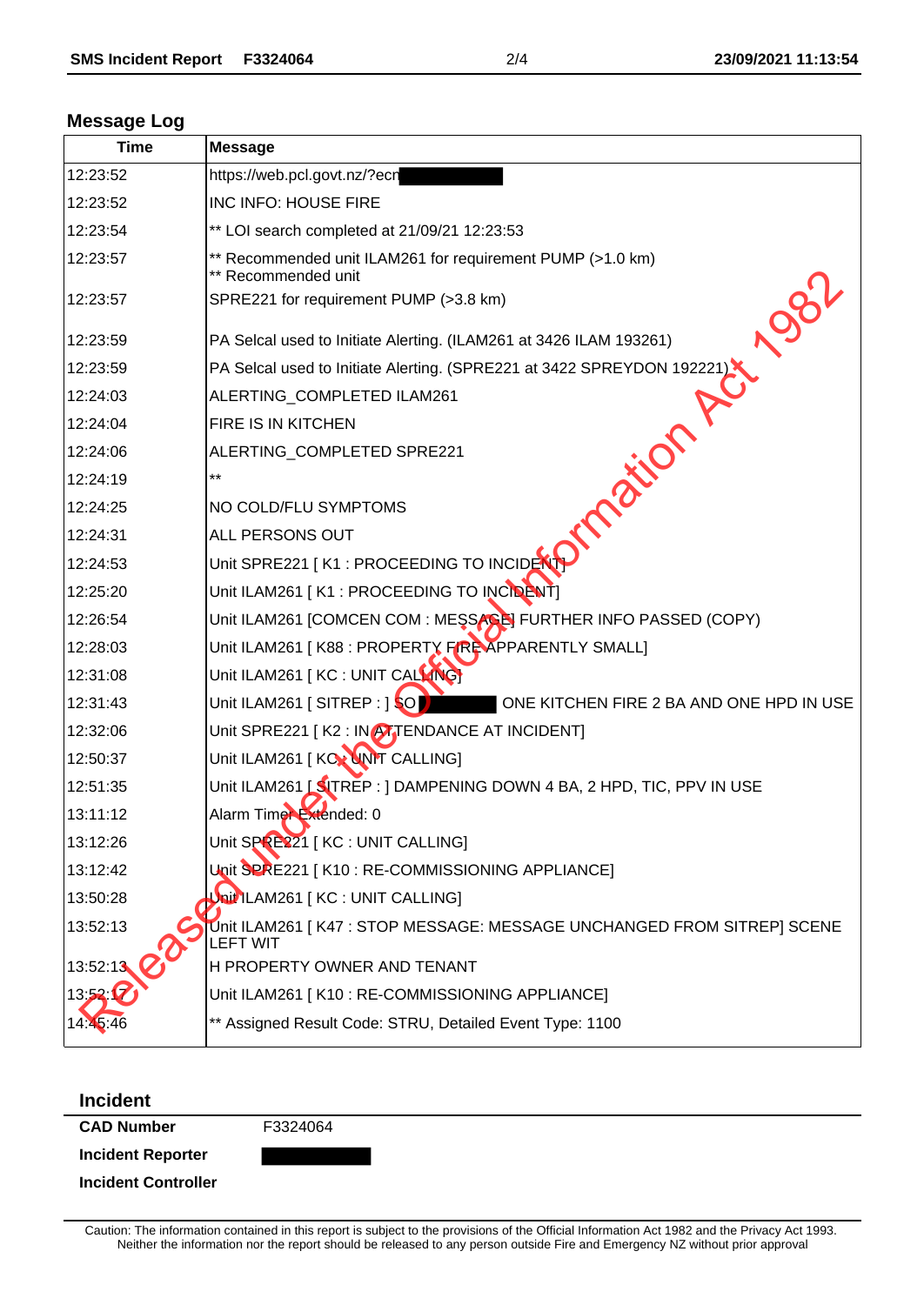## **Distance Travelled (km)**

**Delay In Receiving Call**

| <b>Property Details</b>                   |                                         |
|-------------------------------------------|-----------------------------------------|
| <b>Occupant</b>                           |                                         |
| <b>Building Owner</b>                     | Rented property                         |
| <b>General Property Use</b>               | Flat, Apartment, Home unit              |
| <b>Special Property Use</b>               | Flats, Apartments, Units 3 to 10        |
| <b>Purpose Group</b>                      |                                         |
|                                           |                                         |
| <b>Actions</b>                            | <b>1981</b>                             |
| <b>Persons Reported</b><br><b>Trapped</b> | Frigation                               |
| <b>Evacuation Status</b>                  | Fully evacuated                         |
| <b>Action Prior 1</b>                     |                                         |
| <b>Action Prior 2</b>                     |                                         |
| <b>Action Taken</b>                       | Extinguishment, salvage and ventilation |
|                                           |                                         |
| <b>Civilians</b>                          |                                         |
| <b>Civilians Rescued</b>                  | $\mathbf 0$                             |
| <b>Civilians Extricated</b>               | $\pmb{0}$                               |
| <b>Civilians Assisted</b>                 | $\mathbf 0$                             |
| <b>Civilians Evacuated</b>                | $\overline{2}$                          |
|                                           | ine.                                    |
| Origin                                    |                                         |
| Location                                  | Kitchen, Cooking area                   |
| Level                                     | Ground level                            |
|                                           |                                         |
| Equipment Used                            |                                         |
| Quantity                                  | <b>Equipment</b>                        |
|                                           | Hose reel, high pressure delivery       |
|                                           | Positive Pressure Ventilation Fan (PPV) |
| <b>PIRE</b>                               | Gas Detector/PID                        |
|                                           | <b>Equipment Not Listed</b>             |
| <b>Equipment Involved</b>                 |                                         |

Equipment Involved

**Year**

**Make**